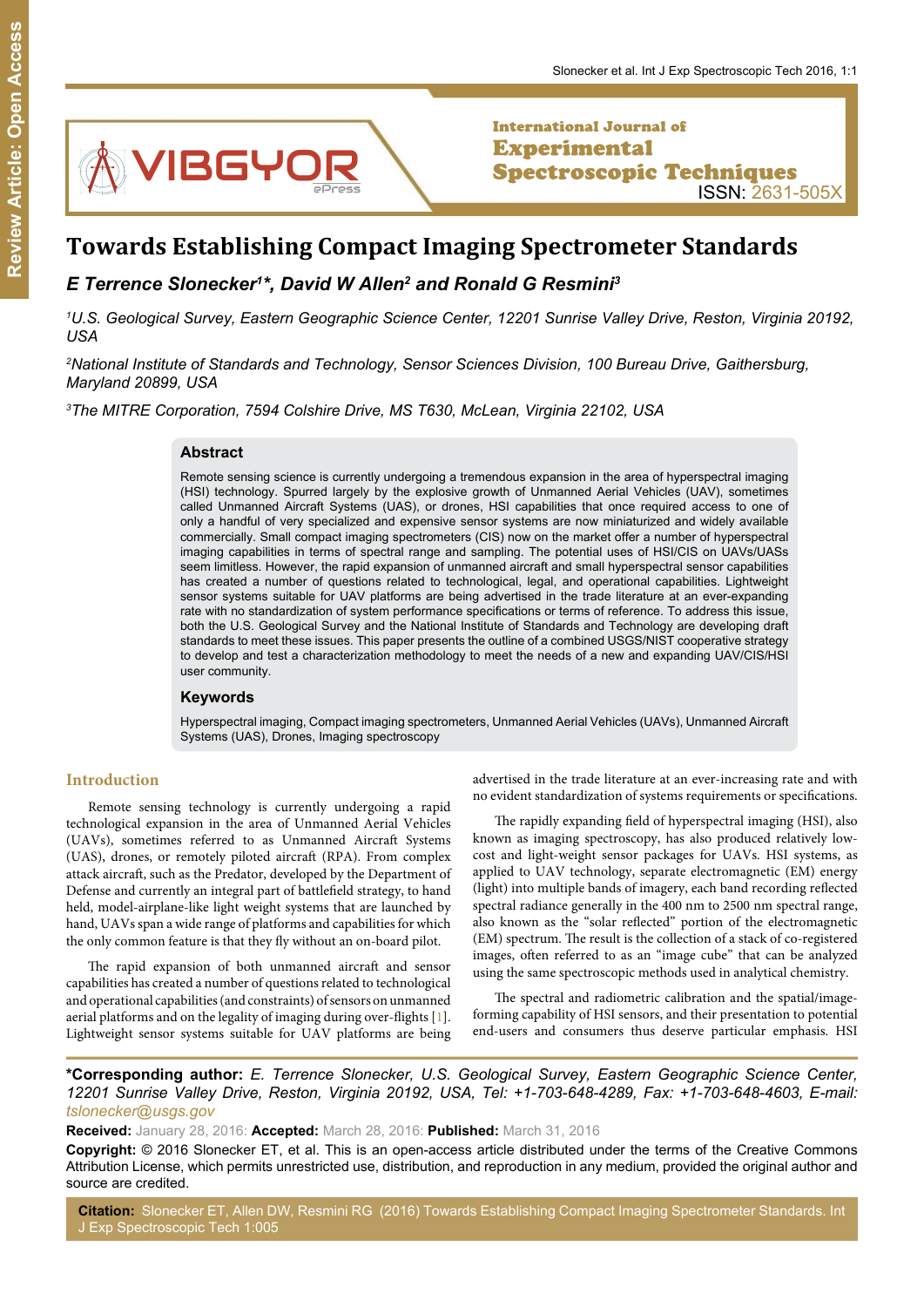sensors—regardless of whether they are ground-based, airborne, space borne, or used on the lab bench attached to microscopes, measure spectral radiance as a function of wavelength. And they do so regardless of where they are designed to sense within the electrooptical (EO) wavelength range from the ultraviolet ( $\sim$ 0.25  $\mu$ m) to the long wave infrared ( $\sim$ 14.0 µm). Wavelength (or spectral) calibration (usually achieved in the laboratory with Hg discharge lamps, laser or monochromator sources) precedes radiometric calibration. Though the reflectance spectrum is a key information-carrying datum in any spectral sensor, it is derived from the radiance data and as such, radiometric calibration and standards for it are essential. Attention should also be paid to radiometric characterization even for those sensors to which some sort of flat-fielding or ratioing with a uniform reflectance target is applied.

A review of the radiometric and reflectance quantities and definitions is provided by Schaepman-Strub et al. (2006) [[2](#page-4-5)]. In that paper, consistent uses of common terms are examined and more precise usage that is based on physical quantities is advocated. Herein, the focus is on HSI sensors that passively record spectral radiance and are suitable for operation on small UAVs. Many current HSI sensors record spectral radiance in units of micro-watts per square centimeter per steradian per micrometer, µW/cm<sup>2</sup>·sr·µm, but other spectral radiance units are in use. Spatial/image-forming characterization will also be considered.

This paper addresses the issue of the need for standards for CIS. This is also the objective of a combined and cooperative strategy being developed by the National Institute for Standards and Technology (NIST) and the United States Geological Survey (USGS) to develop standards to help meet the needs of a new and expanding UAV/ hyperspectral user community.

#### **Background**

Compact imaging spectrometers (also referred to as hyperspectral imagers) are being used for a growing number of applications outside of the military arena. The lower cost and size (on the order of several kg or less) has opened up a range of new applications. Some examples include precision agriculture [[3](#page-4-6)], medical diagnostics [\[4](#page-4-7)- [6\]](#page-4-8), sorting recyclables [\[7,](#page-4-9)[8](#page-4-10)], food and pharmaceutical quality control  $[9-11]$  $[9-11]$  $[9-11]$ , forensic medicine  $[12-14]$  $[12-14]$  $[12-14]$  $[12-14]$ , the detection of environmental contaminates [[15](#page-4-15)], detecting biological contaminants [\[16\]](#page-4-16), detecting invasive species [[17](#page-4-17)-[19](#page-4-18)], and many others. Their compact size has allowed their use on bench-tops, observing conveyor belts in factories, and ground-based and airborne platforms (including Unmanned Aerial Vehicles). While the market for compact hyperspectral imagers is growing rapidly, performance metrics and validation methods have not kept pace. There is a growing level of interest in the definition, classification and reporting of hyperspectral sensor specifications and standards, especially those related to compact imaging spectrometers and the UAV market in general. To address the needs of this emerging market and user community, a workshop was held on April 22, 2015, at the SPIE (International Society for Photonics and Optics) DSS Sensing and Technology Conference in Baltimore, Maryland. The workshop featured speakers from NIST, USGS, the MITRE Corporation and SpecTIR, an established hyperspectral remote sensing firm. The goal of the workshop was to discuss what is the range of standards related to-and that should be applied to - HSI, what standards that are currently available (and in use), and on which areas standards development should focus on. Several issues were identified based on input from the participants:

• The need for standard terminology/terms of reference

- The need for sensor characterization (including calibration)
- A definition of methods and best practices (collection through processing)
- A set of standard spectral signatures
- A set of standard hyperspectral processing algorithms

It was noted that given the broad range of applications, there will likely be a need for application specific standards, methods, and best practices. The task of addressing the full range of these topics falls on the community in coordination with standards development organizations. Sensor characterization is one area for the central focus of the NIST/USGS collaboration. Sensor characterization includes using a set of tests that help to understand the sensor performance. This process generally includes the use of calibration standards. Calibration and validation of the performance of these systems allow for applications that make use of these data to collect values of known quantities through traceability to national standards. Calibrated and characterized hyperspectral imagers in combination with best practices will facilitate the transition from qualitative efforts to quantitative, robust, and repeatable results.

The National Institute of Standards and Technology (NIST) is the United States government agency responsible for developing, maintaining, and disseminating national standards-realizations of the International System of Units (SI). A key component related to measurement standards is the concept of measurement uncertainty. Traceability to NIST implies an unbroken chain of measurements with expressed uncertainties for the measurement values related to a standard.

NIST is also responsible for assessing the measurement uncertainties associated with the values assigned to these measurement standards. Traceability to SI units requires the establishment of an unbroken chain of calibrations to specified references [\[20](#page-4-1)]. NIST serves as the United States' national metrology institute (NMI). NIST works closely with NMIs in other countries to ensure mutually agreement of measurement scales of common interest. Agreement on international scales fosters mutual recognition and acceptance of equivalence. NIST has a long history of providing standards related services to the remote sensing community. Most of that work has supported the pre-launch calibration to Earth observing satellite sensors. These activities either direct calibration of sensors or through the transfer of scales. Many of the same standards and calibration facilities can be leveraged to serve the emerging CIS market, either directly or indirectly.

USGS has long provided the calibration service for analog mapping cameras. The Optical Sciences Laboratory provides a calibration service that includes: focal length, calibrated fiducials, lens distortion characteristics, and other parameters [\[21\]](#page-4-2). However, because of the changing nature of overhead mapping technology, USGS announced in 2011 that it would not develop or put forth a digital mapping camera certification requirement but would still plan a course-of-action to maintain expertise and to add value to the digital remote sensing technologies used in Federal agencies, government at all levels, and industry [\[22\]](#page-4-3).

In support of the evaluation of remote sensing technologies, the USGS has established USGS National Test Ranges in South Dakota, Missouri, Colorado, with additional ranges planned elsewhere [[23\]](#page-4-4). These ranges are designed to facilitate geometric evaluation of remote sensing technologies from visible to infrared electro-optical aerial and satellite sensors. The ranges can also be enhanced to support evaluation of geospatial and radiometric comparison of sensors, and to evaluate additional remote sensing technologies such as light detection and ranging (LiDAR) and synthetic-aperture radar (SAR).

The intent of this proposed characterization service is to serve customer needs at a suitable level. The basic radiometric and spectral characterization service will provide values of spectral radiance responsivity that will allow the end user to acquire quantitative data with associated uncertainties that are traceable to NIST. The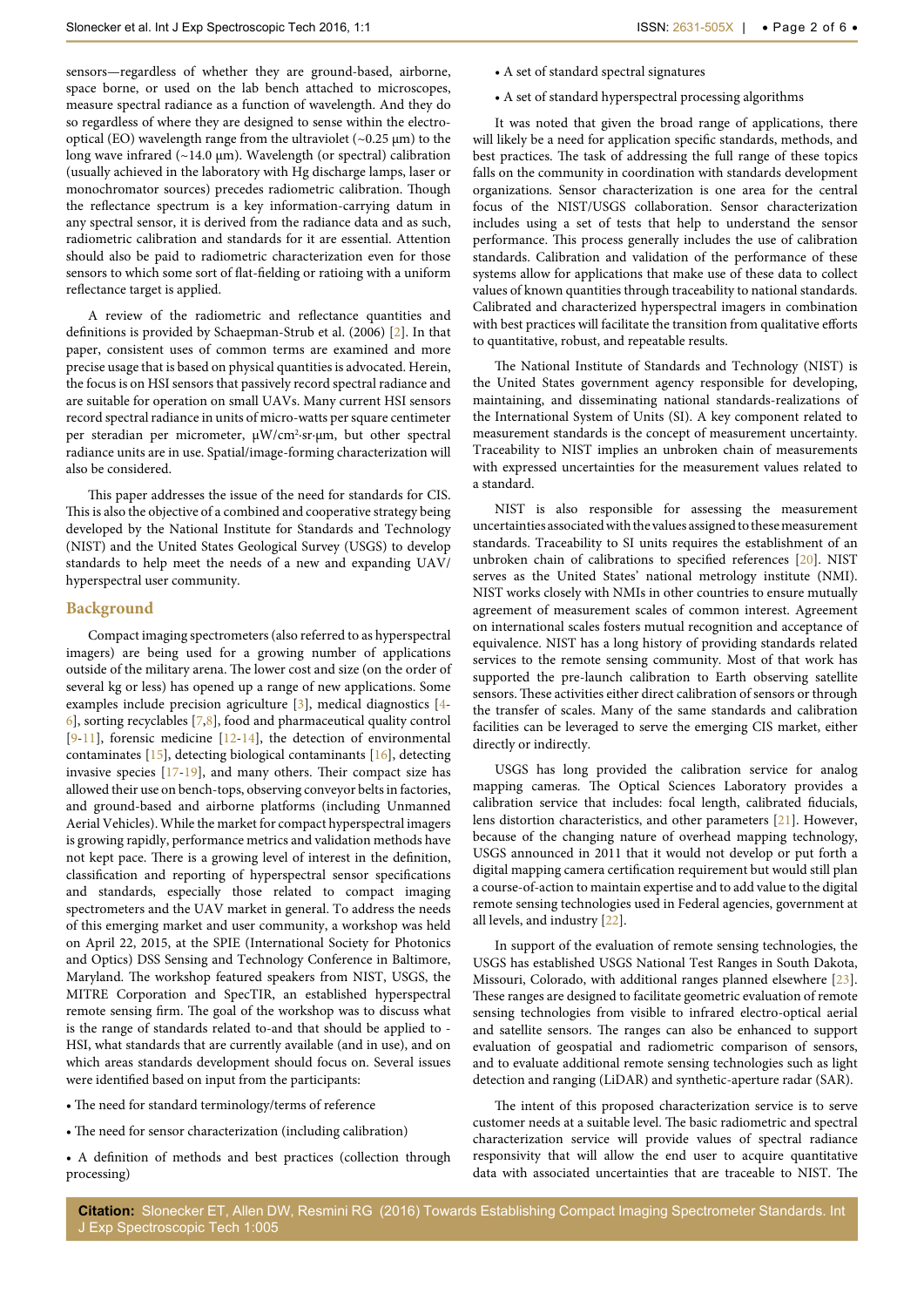advanced level of characterization will be tailored to the customers' requirements and takes into consideration the intended application. This second level is in addition to the basic characterization service in which spectral signatures and hyperspectral scenes are used as standards. These can be provided by the customer or by NIST. These services are primarily intended to provide sufficient information to gauge the level of confidence of the spectral performance of the CIS. The spatial imaging performance as it relates to spatial accuracy of digital cameras will heavily leverage the work that has been conducted by the USGS Remote Sensing Technologies program. See Sections 5.2 and 5.4 below.

# **Characterization**

## **Compact imaging spectrometer description**

One standard practice being proposed here is that each compact imaging spectrometer should be described by a standard set of specifications with a minimum set of information elements. These may include: spectral wavelength range, spectral resolution, spectral band width, focal plane array characteristics (e.g., dimensions), sensor type (push-broom, whisk-broom, framing), digital interface type, bit depth, data storage capacity, size, weight, and power requirements, standard mounting bracket, environmental operating range, and any additional products that may not be included as part of the standard product (e.g., software). This information will facilitate the selection in the procurement process and help in matching the right sensor to a given application.

# **Radiometric and spectral characterization**

Fundamental to imaging spectrometers is the spectral radiance responsivity. Radiometric calibration provides radiance responsivity for each pixel in the focal plane array of the imaging spectrometer. The radiance responsivity allows for the signal output of the imaging spectrometer to be related to the physical units of radiance, allowing the instrument to be used in a quantitative manner relative to an absolute scale. This practice has been well described in [[24](#page-4-24)-[27](#page-4-25)]. The calibration results can also provide assurance of basic performance to assist in validating specifications. Radiometric calibration is preceded by spectral calibration which also follows existing, standard bestpractices. Spectral (or wavelength) calibration is usually achieved in the laboratory with Hg discharge lamps, laser or monochromator sources. In some applications, calibration may also be achieved with onboard light sources but this generally drives up size, weight, and power (SWaP) requirements.

The national scale of radiance originates from the NIST Primary Optical Watt Radiometer (POWR) [[28](#page-4-26)] and is transferred via the Spectral Irradiance and Radiance Calibrations Using Uniform Sources (SIRCUS) facility [\[29\]](#page-4-27) and is disseminated using transfer radiometers. The SIRCUS facility is based on a collection of tunable lasers that provide high power with narrow spectral bandwidths. Numerous image frames are used to compose the spectral response of each spectral band. The uncertainties provided by SIRCUS are on the order of 0.1 % at  $k = 2$ , where k is the coverage factor and  $k = 2$ represents a 95% confidence internal, assuming a normal distribution. (<http://physics.nist.gov/cuu/Uncertainty/coverage.html>).

This facility provides very high resolution spectral radiance needed to fully characterize the band response of the spectrometer. Spectrally broadband sources based on lamp illuminated integrating spheres provide the radiance scale. These broadband sources allow the determination of radiance responsivity over the full spectral range over one image frame. The nominal uncertainties for these sources is 0.5% in the visible to several percent outside of the visible, at  $k =$ *2*. These spatial uniform sources provide the radiance responsivity for each of the spatial pixels allowing for flat fielding of the response function. For each wavelength band and focal plane array pixel element, the appropriate measurement equation 1 is

$$
L = \frac{s - s_d}{t \cdot R} \tag{1}
$$

Where  $L$  [ $\mu$ W/cm<sup>2</sup>·sr· $\mu$ m] is the spectral radiance, *S* [counts] is the signal (or digital number, DN) for the pixel,  $S_d$  [counts] is the dark signal DN, *t* [s] is the exposure time, and *R* [(counts/s) ((cm<sup>2</sup>·sr·μm)/  $\mu$ W)] is the spectral radiance responsivity. The exposure time t enters into the measurement equation because the counts read from each pixel element (or focal plane array detector) are proportional to the number of photons absorbed by that element, and hence to the time during which photons are allowed to impinge upon the array. This is commonly known as dwell time**.** The spatial performance will be evaluated using methods described in references [\[30](#page-4-19)[,31\]](#page-4-20), and which are based on measuring the spatial modulation transfer function (MTF). For small CIS applied to targets that are close to the aperture (e.g., spectral microscopy) and/or for which the acquisition of highresolution imagery is a collection requirement (CIS on UAVs), the use of resolution of charts (and perhaps the design of new charts specifically for spectral imaging systems) is required. The utilization of key aspects of the USGS's existing protocol for the characterization of the image forming capability of digital sensors is discussed below in sec. 5.4. Also, an excellent discussion of both HSI spectral error (smile) and spatial error (keystone) can be found in Dadon et al. [[32\]](#page-4-21).

**Reported measurement values:** The values reported for the imaging spectrometer primary characterization performance includes, radiance responsivity, and derived values including signalto-noise ratio (SNR), straylight, linearity, wavelength accuracy, and spatial characterization/modulation transfer function (MTF). These values will be accompanied with a description of the measurement method, equation, and estimated measurement uncertainties.

#### **Advanced characterization**

Advanced characterization offered by NIST, is based on the use of the NIST Hyperspectral Image Projector (HIP) [[33](#page-4-22)[,34](#page-4-23)]. Since spectral imagers are tasked with measuring complex spatial and spectral scenes, it is advantageous to use test standards that mimic the spectral and spatial complexity of reality. Compact imaging spectrometers are designed to take images composed of many spectral bands, not just the minimum three components used by

<span id="page-2-0"></span>

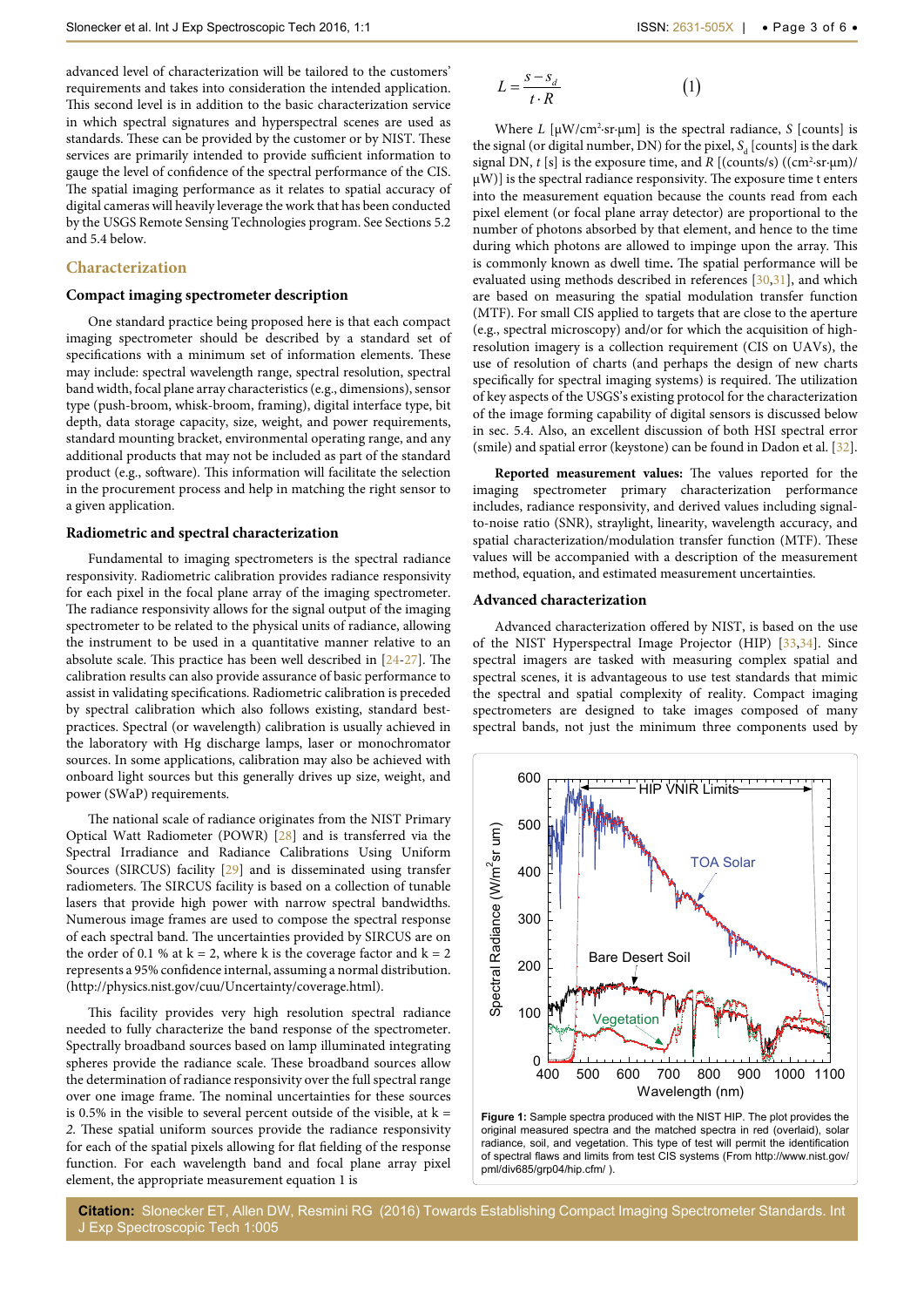<span id="page-3-0"></span>

Figure 2: This image is a color composite from an airborne hyperspectral datacube showing a coral reef. The hyperspectral scene was matched, projected and collected with atest imaging spectrometer. This process is beingviewed as an important test protocol for CIS systems. From Allen et al. 2009 [[35](#page-4-29)].

common digital cameras (i.e., red, green and blue). These images are referred to as hyperspectral because each pixel contains information for hundreds or thousands of narrow spectral bands. The purpose of the (HIP) is to enable the projection of hyperspectral images into sensors, simulating realistic scenes both spectrally and spatially, for performance testing and evaluation of the sensor instruments in the laboratory. For validation, the HIP provides a significant advantage over the primary calibration alone. Evaluating imaging spectrometers poses a challenge in that the spectral response function (SRF) and the point spread function (PSF) are not easily separated from each other [\[30](#page-4-19)]. The HIP can provide scenes with full spectral and spatial content that mimics reality [[34-](#page-4-23)[37](#page-4-28)]. Thus, the evaluated performance using the HIP can be expected to match what would be encountered in real world conditions. Alternatively, the hyperspectral test scene generated can also be synthetically generated [[38](#page-5-0)]. Furthermore, the spectra and scene selected can be collected from a variety of sources in order to match the specific application [[39](#page-5-1)[,40](#page-5-2)]. Using scenes generated from application specific data as a validation standard provides the best insight in performance that can be acquired inside the laboratory while minimizing the variability and costs associated from field evaluations. Since the data used to generate the projected scene is digital in nature, it can readily be disseminated to other laboratories that may use similar technology. In that case, the hyperspectral data cube for any given application can be used as a standard reference. [Figure 1](#page-2-0) shows an example of spectra matched by the HIP while [Figure 2](#page-3-0) shows a color composite from a hyperspectral data cube, both original and projected as observed by the imaging spectrometer under evaluation.

#### **Spatial characterization**

Equally important for mapping applications, the spatial calibration and characterization of CIS cameras is critical to the ability of such systems to create products with the recoverable geometry and spatial fidelity needed to create cartographic products that meet mapping standards. This is especially critical for CIS systems as these sensors have small imaging arrays and are more sensitive to roll, pitch, and yaw perturbations when being operated from less stable lightweight platforms.

Internal CIS calibration procedures and reporting parameters, generally address the 'keystone effect' of camera systems. Sometimes also called the tombstone, or projective effect, it is the result of the camera platen not being perpendicular to the target surface and resulting in an image that is geometrically more similar to a trapezoid than a square. In imaging spectrometers, it is the measure of the spatial shift between pixels at different wavelengths, due to a change in optical magnification. It is an important source of spectral error, especially in push-broom sensors [[41](#page-5-3)].

However, greater technical characterization is needed for systems intended for formal mapping purposes. USGS has a long history of providing calibration services for analog aerial cameras. The USGS Optical Sciences Lab (OSL) and the camera calibration reports they

generate and process became a de facto standard in the aerial mapping field. With the advent of fully digital mapping cameras, the USGS decided it would not provide this same service for digital cameras, as USGS is not a formal legal certification authority. USGS continues, however, to provide research and assistance to the digital mapping process. For example, USGS has developed a 'Type Certification' for aerial sensors that certifies that any particular system, when used according to the manufacturer's specifications, has a high likelihood of consistently delivering high quality data.

Further, while earlier camera calibration standards focused on the photogrammetric process in establishing known errors from cameras, digital standards relate more to the quality of the final mapping products. This is accomplished by the use of a calibrated test range where known and precisely located targets can be used as quality control points for accurate geo-registration and ortho-rectification. Such calibrated test ranges have been proposed and implemented by USGS and exist in several locations across the country [[21](#page-4-2)].

The USGS plan for quality assurance (QA) for digital aerial imagery and implementation plan [[42,](#page-5-4)[43](#page-5-5)] outline two domains for a comprehensive approach to QA for the spatial accuracy component of digital aerial imagery: the data generation domain and the data procurement domain. These domains were primarily intended to address larger format mapping systems such as those utilized to create USGS and other federal map products. Most small CIS systems will likely not have the overall airframe stability or the sensor footprint sufficient to meet National Mapping Standards. However, the USGS Quality Assurance Plan for Digital Aerial Imagery does provide a comprehensive framework for assessing the spatial quality of a digital image product by creating dense, closely space geometric target at several test ranges, specifically designed for small aerial systems [[23\]](#page-4-4).

First, the data generation domain includes the development of a voluntary, cost-share, sensor type certification process which is an unbiased assessment of commercial aerial systems, similar to the traditional USGS role in camera calibration reports for analog mapping cameras. The USGS 2008 report [\[44](#page-5-6)] outlines detailed requirements and specifications for digital aerial sensor certification.

The remaining activities under the data generation domain involve a process called the data provider evaluation in which potential vendors fly imagery over USGS test ranges and provide defined ortho-mosaic products.

Second, the data procurement domain consists of two parts. First is the process of "…clearly, concisely, and quantifiably specifying what is desired in a business agreement…" for contracting aerial imagery and related mapping products. This includes templates for contracting mapping services that define terms and establishing procedures for the full mapping process, from data acquisition to the quality assurance required for final product acceptance.

The second part of the data procurement domain is the establishment of quality assessment standards and tools. To achieve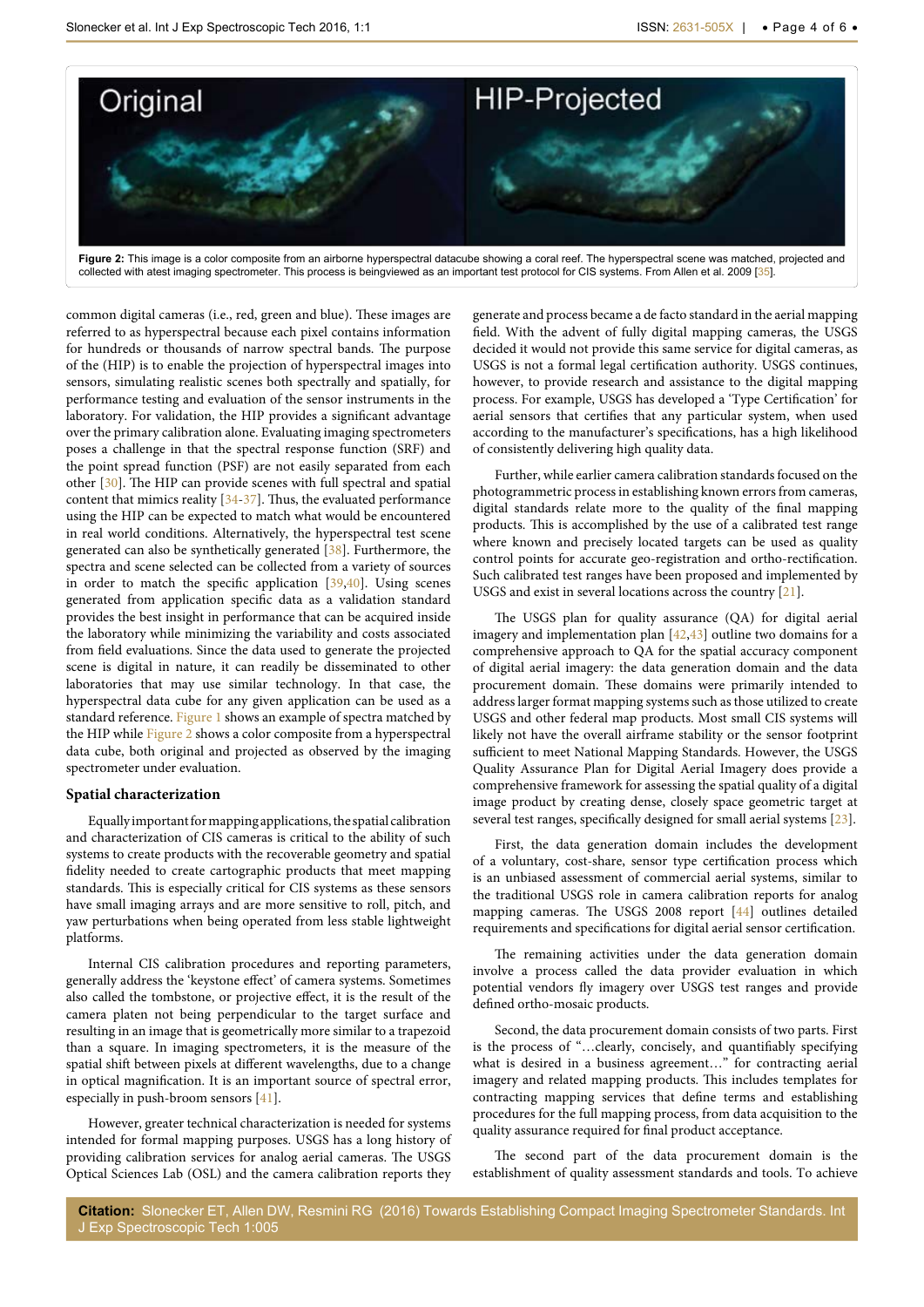this, the USGS has worked extensively with the Inter-Agency Digital Imagery Working Group (IADIWG) and together have established initial standard metrics and methods for measuring digital mapping imagery quality and acceptance.

While most of the USGS efforts are directed towards larger mapping cameras and probably not directly applicable to compact systems, this body of work can serve as a useful guide to the establishment of the proper set of spatial accuracy standards for CIS systems. More details on the USGS work on digital standards can be found at:<http://calval.cr.usgs.gov/past-activities/digaerial/>

#### **Discussion and Future Needs**

Hyperspectral technology, and particularly HSI sensors on UAVs, will be a major development for remote sensing technology. This technology is facilitating the ability of principal investigators to collect spectral imagery at high spatial resolution (i.e. sub cm) and high frequency (i.e., several visits per day). This is in contrast to the satellite sensor imagery at 10s of m spatial and typically 4-16 day revisit periods. The performance of the range of CIS poses a challenge to researchers who expect satellite sensor grade data products. Characterizing the sensor performance with recognized metric will help facilitate selecting the right sensor for the right task. In this expanding filed where demonstrations of hyperspectral capabilities greatly outnumber examples of established practices, calibrated sensors with traceability to an NMI such as NIST will foster a degree of confidence in areas that need reliable and repeatable results. As such, both the government and the user community share the responsibility to see that it is developed in a manner that expectations are clear and predictable. This paper represents an initial effort to that end. Finally, with the multitude of applications, it will likely necessitate the reconsideration of the application of standards in order to maintain flexibility in newly developed practices.

#### **Acknowledgements**

This research was funded by the USGS Climate and Land Use Mission area and the Land Remote Sensing Program, the National Institute of Standards and Technology, Sensor Sciences Division and the Mitre Corporation. Any use of trade, firm, or product names is for descriptive purposes only and does not imply endorsement by the U.S. Government. Special thanks to Bernard Hubbard of USGS for review, suggestions and editorial comments.

#### **References**

- <span id="page-4-0"></span>1. [Gupta SG, Ghonge MM, Jawandhiya P \(2013\) Review of unmanned aircraft](http://ijarcet.org/wp-content/uploads/IJARCET-VOL-2-ISSUE-4-1646-1658.pdf)  [system \(UAS\) technology. IJARCET 2: 1646-1658.](http://ijarcet.org/wp-content/uploads/IJARCET-VOL-2-ISSUE-4-1646-1658.pdf)
- <span id="page-4-5"></span>2. [Schaepman-Strub G, Schaepman ME, Painter TH, Dangel S, Martonchike JV](http://www.sciencedirect.com/science/article/pii/S0034425706001167)  [\(2006\) Reflectance quantities in optical remote sensing-Definitions and case](http://www.sciencedirect.com/science/article/pii/S0034425706001167)  [studies. Remote sensing of environment 103: 27-42.](http://www.sciencedirect.com/science/article/pii/S0034425706001167)
- <span id="page-4-6"></span>3. [Rao NR, Garg P, Ghosh S \(2007\) Development of an agricultural crops](http://link.springer.com/article/10.1007%2Fs11119-007-9037-x)  [spectral library and classification of crops at cultivar level using hyperspectral](http://link.springer.com/article/10.1007%2Fs11119-007-9037-x)  [data. Precision Agriculture 8: 173-185.](http://link.springer.com/article/10.1007%2Fs11119-007-9037-x)
- <span id="page-4-7"></span>4. [Zhi L, David Zhang, Jing-qi Yan, Qing-Li Li, Qun-lin Tang \(2007\) Classification](http://www.sciencedirect.com/science/article/pii/S0895611107001243)  [of hyperspectral medical tongue images for tongue diagnosis. Computerized](http://www.sciencedirect.com/science/article/pii/S0895611107001243)  [Medical Imaging and Graphics 3: 672-678.](http://www.sciencedirect.com/science/article/pii/S0895611107001243)
- 5. [Martin ME, Wabuyele MB, Chen K, Kasili P, Panjehpour M, et al. \(2006\)](http://www.ncbi.nlm.nih.gov/pubmed/16783661)  [Development of an advanced hyperspectral imaging \(HSI\) system with](http://www.ncbi.nlm.nih.gov/pubmed/16783661)  [applications for cancer detection. Ann Biomed Eng 34: 1061-1068.](http://www.ncbi.nlm.nih.gov/pubmed/16783661)
- <span id="page-4-8"></span>6. [Lu G, B Fei \(2014\) Medical hyperspectral imaging: a review. J Biomed Opt](http://biomedicaloptics.spiedigitallibrary.org/article.aspx?articleid=1816617)  [19: 010901.](http://biomedicaloptics.spiedigitallibrary.org/article.aspx?articleid=1816617)
- <span id="page-4-9"></span>7. [Serranti S, Gargiulo A, Bonifazi G \(2012\) Hyperspectral imaging for process](http://www.impublications.com/content/abstract?code=J20_0573)  [and quality control in recycling plants of polyolefin flakes. Journal of Near](http://www.impublications.com/content/abstract?code=J20_0573)  [Infrared Spectroscopy 20: 573.](http://www.impublications.com/content/abstract?code=J20_0573)
- <span id="page-4-10"></span>8. [Tatzer P, Wolf M, Panner T \(2005\) Industrial application for inline material sorting](http://www.sciencedirect.com/science/article/pii/S1077201405000173)  [using hyperspectral imaging in the NIR range. Real-Time Imaging 11: 99-107.](http://www.sciencedirect.com/science/article/pii/S1077201405000173)
- <span id="page-4-11"></span>9. [Gowen A, Colm O Donnel, Cullen P, Bell S \(2008\) Recent applications of](http://arrow.dit.ie/cgi/viewcontent.cgi?article=1012&context=schfsehart)  [chemical imaging to pharmaceutical process monitoring and quality control.](http://arrow.dit.ie/cgi/viewcontent.cgi?article=1012&context=schfsehart)  [European journal of pharmaceutics and biopharmaceutics 69: 10-22.](http://arrow.dit.ie/cgi/viewcontent.cgi?article=1012&context=schfsehart)
- 10. [Gowen A, Colm O Donnel, Cullen P, Downey G, Frias JM \(2007\)](http://www.sciencedirect.com/science/article/pii/S0924224407002026)  [Hyperspectral imaging–an emerging process analytical tool for food quality](http://www.sciencedirect.com/science/article/pii/S0924224407002026)  [and safety control. Trends in Food Science & Technology18: 590-598.](http://www.sciencedirect.com/science/article/pii/S0924224407002026)
- <span id="page-4-12"></span>11. [Lorente D, Aleixos N, Gomez-Sanchis J,](http://link.springer.com/article/10.1007%2Fs11947-011-0725-1) Cubero S, Garcia-Navarrete O L, et al. [\(2012\) Recent advances and applications of hyperspectral imaging for fruit and](http://link.springer.com/article/10.1007%2Fs11947-011-0725-1)  [vegetable quality assessment. Food and Bioprocess Technology 5: 1121-1142.](http://link.springer.com/article/10.1007%2Fs11947-011-0725-1)
- <span id="page-4-13"></span>12. [Edelman G, Gaston E, van Leeuwen TG, Cullen PJ, Aalders MC \(2012\)](http://www.ncbi.nlm.nih.gov/pubmed/23088824)  [Hyperspectral imaging for non-contact analysis of forensic traces. Forensic](http://www.ncbi.nlm.nih.gov/pubmed/23088824)  [science international 223: 28-39.](http://www.ncbi.nlm.nih.gov/pubmed/23088824)
- 13. [Payne G, Langlois N, Lennard C, Roux C \(2007\) Applying visible hyperspectral](http://www.ncbi.nlm.nih.gov/pubmed/17725236)  [\(chemical\) imaging to estimate the age of bruises. Med Sci Law 47: 225-232.](http://www.ncbi.nlm.nih.gov/pubmed/17725236)
- <span id="page-4-14"></span>14. [Randeberg LL, Larsen ELP, Svaasand LO \(2010\) Characterization of](http://www.ncbi.nlm.nih.gov/pubmed/19739145)  [vascular structures and skin bruises using hyperspectral imaging, image](http://www.ncbi.nlm.nih.gov/pubmed/19739145)  [analysis and diffusion theory. J Biophotonics 3: 53-65.](http://www.ncbi.nlm.nih.gov/pubmed/19739145)
- <span id="page-4-15"></span>15. [Thiemann S, Kaufmann H \(2002\) Lake water quality monitoring using](http://www.sciencedirect.com/science/article/pii/S0034425701003455)  [hyperspectral airborne data-a semiempirical multisensor and multitemporal](http://www.sciencedirect.com/science/article/pii/S0034425701003455)  [approach for the Mecklenburg Lake District, Germany. Remote sensing of](http://www.sciencedirect.com/science/article/pii/S0034425701003455)  [Environment 81: 228-237.](http://www.sciencedirect.com/science/article/pii/S0034425701003455)
- <span id="page-4-16"></span>16. [Anderson J, Reynolds C, Ringelberg D, Edwards J, Foley K \(2008\)](http://www.ncbi.nlm.nih.gov/pubmed/19017210)  Differentiation of live‐[viable versus dead bacterial endospores by calibrated](http://www.ncbi.nlm.nih.gov/pubmed/19017210)  [hyperspectral reflectance microscopy. J Microsc 232: 130-136.](http://www.ncbi.nlm.nih.gov/pubmed/19017210)
- <span id="page-4-17"></span>17. [Pengra BW, Johnston CA, Loveland TR \(2007\) Mapping an invasive](http://www.sciencedirect.com/science/article/pii/S0034425706004500)  [plant, Phragmites australis, in coastal wetlands using the EO-1 Hyperion](http://www.sciencedirect.com/science/article/pii/S0034425706004500)  [hyperspectral sensor. Remote Sensing of Environment 108: 74-81.](http://www.sciencedirect.com/science/article/pii/S0034425706004500)
- 18. [Underwood E, Ustin S, DiPietro D \(2003\) Mapping nonnative plants using](http://aviris.jpl.nasa.gov/proceedings/workshops/02_docs/2002_Underwood_web.pdf)  [hyperspectral imagery. Remote Sensing of Environment 86: 150-161.](http://aviris.jpl.nasa.gov/proceedings/workshops/02_docs/2002_Underwood_web.pdf)
- <span id="page-4-18"></span>19. [Hestir EL, Shruti Khannaa, Margaret E Andrewa, Maria J Santosa, Joshua H](http://www.sciencedirect.com/science/article/pii/S0034425708002046)  [Viers \(2008\) Identification of invasive vegetation using hyperspectral remote](http://www.sciencedirect.com/science/article/pii/S0034425708002046)  [sensing in the California Delta ecosystem. Remote Sensing of Environment](http://www.sciencedirect.com/science/article/pii/S0034425708002046)  [112: 4034-4047.](http://www.sciencedirect.com/science/article/pii/S0034425708002046)
- <span id="page-4-1"></span>20. [\(2009\) NIST, Mission, Vision, Core Competencies, and Core Values.](http://www.nist.gov/public_affairs/mission.cfm)
- <span id="page-4-2"></span>21. Christopherson J (2004) Camera and Sensor Calibration at USGS.
- <span id="page-4-3"></span>22. [\(2011\) USGS, USGS Announces "No USGS Digital Camera Certification](https://calval.cr.usgs.gov/mews/usgs-announces-no-usgs-digital-camera-certification-requirement/)  [Requirement".](https://calval.cr.usgs.gov/mews/usgs-announces-no-usgs-digital-camera-certification-requirement/)
- <span id="page-4-4"></span>23. [Sampatha A, Don Moe, Christopherson J, Stensaas G \(2010\) Geometric](http://www.asprs.org/a/publications/proceedings/sandiego2010/sandiego10/Sampath.pdf)  [Evaluation and Validation of Aerial and Satellite Data using Sioux Falls](http://www.asprs.org/a/publications/proceedings/sandiego2010/sandiego10/Sampath.pdf)  [Geometric Test Range. ASPRS Annual Conference San Diego, California.](http://www.asprs.org/a/publications/proceedings/sandiego2010/sandiego10/Sampath.pdf)
- <span id="page-4-24"></span>24. [Allen DW, George P Eppeldauer, Steven W Brown, Edward A Early, et al.](http://proceedings.spiedigitallibrary.org/proceeding.aspx?articleid=768161)  [\(2003\) Calibration and characterization of trap detector filter radiometers.](http://proceedings.spiedigitallibrary.org/proceeding.aspx?articleid=768161)  [SPIE 5151, USA.](http://proceedings.spiedigitallibrary.org/proceeding.aspx?articleid=768161)
- 25. [Early EA, Steven W Brown, David W Allen, Carol Johnson B, Brett C Bush](http://proceedings.spiedigitallibrary.org/proceeding.aspx?articleid=893001)  [\(2002\) Radiometric calibration of the Scripps Earth Polychromatic Imaging](http://proceedings.spiedigitallibrary.org/proceeding.aspx?articleid=893001)  [Camera. SPIE 4483, USA.](http://proceedings.spiedigitallibrary.org/proceeding.aspx?articleid=893001)
- 26. [Kostkowski H J \(1997\) Reliable spectroradiometry. Spectroradiometry](https://books.google.co.in/books/about/Reliable_Spectroradiometry.html?id=dVNRAAAAMAAJ&redir_esc=y%5d)  [Consulting, the University of Michigan, USA.](https://books.google.co.in/books/about/Reliable_Spectroradiometry.html?id=dVNRAAAAMAAJ&redir_esc=y%5d)
- <span id="page-4-25"></span>27. [Palmer JM, Grant BG \(2010\) The art of radiometry. SPIE Press Bellingham.](http://www.scribd.com/doc/214645223/The-Art-of-Radiometry-J-M-Palmer-B-G-Grant#scribd)
- <span id="page-4-26"></span>28. [\(2009\) NIST, Primary optical watt radiometer \(POWR\).](http://www.nist.gov/pml/div685/grp06/powr.cfm)
- <span id="page-4-27"></span>29. [\(2009\) NIST, Spectral irradiance and radiance responsivity calibrations using](http://www.nist.gov/pml/div685/grp06/sircus.cfm)  [uniform sources \(SIRCUS\).](http://www.nist.gov/pml/div685/grp06/sircus.cfm)
- <span id="page-4-19"></span>30. [Eismann MT \(2012\) Hyperspectral remote sensing.SPIE Press Bellingham.](http://spie.org/Publications/Book/899758)
- <span id="page-4-20"></span>31. [Schott JR \(2007\) Remote sensing: Oxford University Press.](https://global.oup.com/academic/product/remote-sensing-9780195178173?cc=in&lang=en&)
- <span id="page-4-21"></span>32. [Dadon A, Ben-Dor E, Karnieli A \(2010\) Use of derivative calculations](http://ieeexplore.ieee.org/xpl/articleDetails.jsp?tp=&arnumber=5424039&url=http%3A%2F%2Fieeexplore.ieee.org%2Fxpls%2Fabs_all.jsp%3Farnumber%3D5424039)  [and minimum noise fraction transform for detecting and correcting the](http://ieeexplore.ieee.org/xpl/articleDetails.jsp?tp=&arnumber=5424039&url=http%3A%2F%2Fieeexplore.ieee.org%2Fxpls%2Fabs_all.jsp%3Farnumber%3D5424039)  [spectral curvature effect \(smile\) in Hyperion images. IEEE Transactions on](http://ieeexplore.ieee.org/xpl/articleDetails.jsp?tp=&arnumber=5424039&url=http%3A%2F%2Fieeexplore.ieee.org%2Fxpls%2Fabs_all.jsp%3Farnumber%3D5424039)  [Geoscience and Remote Sensing 48: 2603-2612.](http://ieeexplore.ieee.org/xpl/articleDetails.jsp?tp=&arnumber=5424039&url=http%3A%2F%2Fieeexplore.ieee.org%2Fxpls%2Fabs_all.jsp%3Farnumber%3D5424039)
- <span id="page-4-22"></span>33. [\(2009\) NIST, Hyperspectral Image Projector \(HIP\).](http://www.nist.gov/pml/div685/grp04/hip.cfm)
- <span id="page-4-23"></span>34. [Rice JP, Steven W Brown, David W Allen, Howard W Yoon, Maritoni Litorja,](http://proceedings.spiedigitallibrary.org/proceeding.aspx?articleid=1262930)  [Jeeseong C Hwang \(2012\) Hyperspectral image projector applications. SPIE](http://proceedings.spiedigitallibrary.org/proceeding.aspx?articleid=1262930)  [8254, USA.](http://proceedings.spiedigitallibrary.org/proceeding.aspx?articleid=1262930)
- <span id="page-4-29"></span>35. [Allen DW, Rice JP, Goodman JA \(2009\) Hyperspectral projection of a coral](http://www.nist.gov/customcf/get_pdf.cfm?pub_id=902512)  [reef scene using the NIST hyperspectral image projector. SPIE 7334, USA.](http://www.nist.gov/customcf/get_pdf.cfm?pub_id=902512)
- 36. [Xu R X, David W Allen, Jiwei Huang, Surya Gnyawali, James Melvin, et](http://www.ncbi.nlm.nih.gov/pmc/articles/PMC3370982/)  [al. \(2012\) Developing digital tissue phantoms for hyperspectral imaging of](http://www.ncbi.nlm.nih.gov/pmc/articles/PMC3370982/)  [ischemic wounds. Biomedical Opt Express 3: 1433-1445.](http://www.ncbi.nlm.nih.gov/pmc/articles/PMC3370982/)
- <span id="page-4-28"></span>37. [Allen DW, Maxwell S, Rice JP, Chang R, Litorja M, et al. \(2011\) Hyperspectral](http://proceedings.spiedigitallibrary.org/proceeding.aspx?articleid=719182)  [image projection of a pig kidney for the evaluation of imagers used for](http://proceedings.spiedigitallibrary.org/proceeding.aspx?articleid=719182)  [oximetry. SPIE 7906, USA.](http://proceedings.spiedigitallibrary.org/proceeding.aspx?articleid=719182)